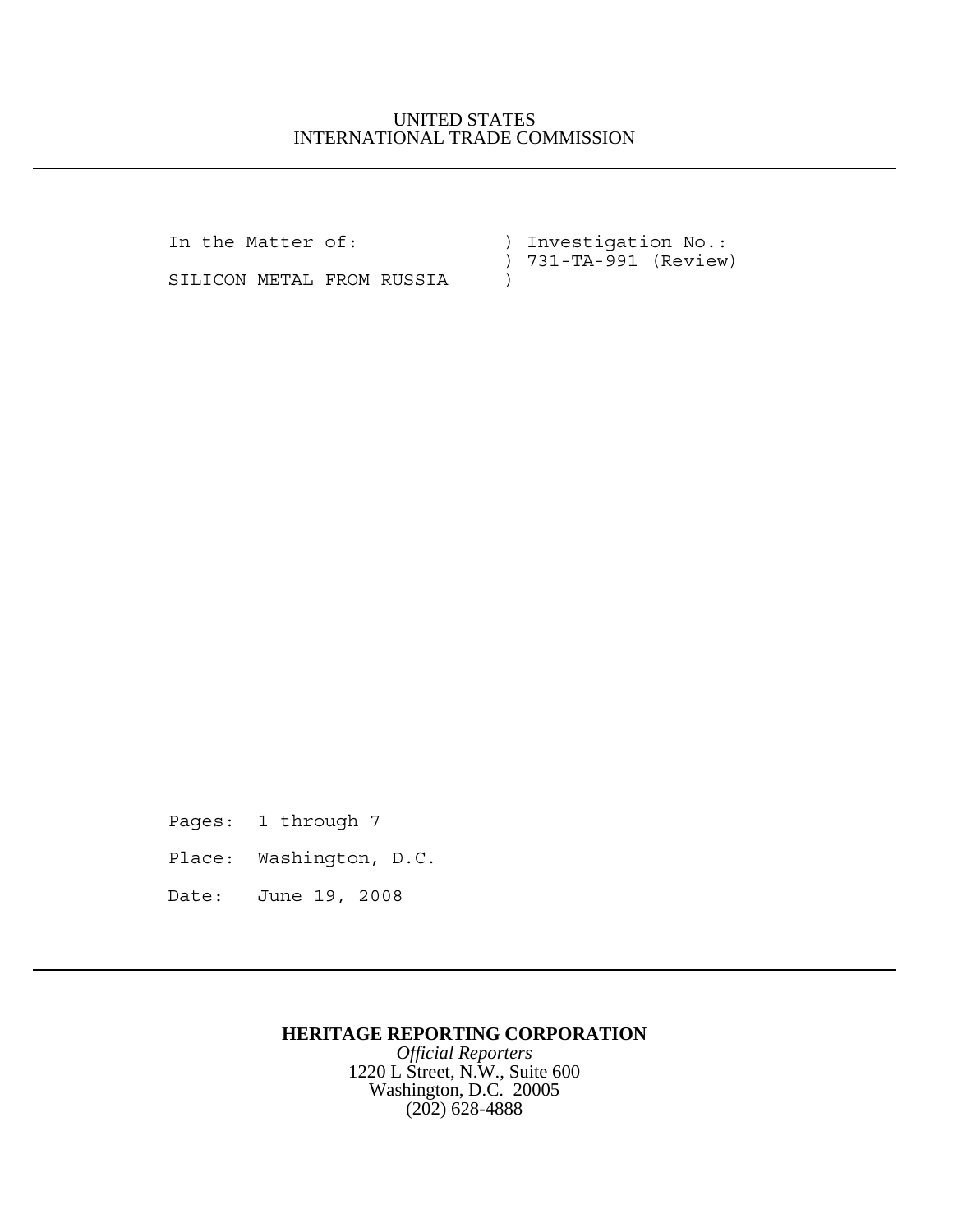THE UNITED STATES INTERNATIONAL TRADE COMMISSION

| In the Matter of:         |  |  | ) Investigation No.: |                       |  |
|---------------------------|--|--|----------------------|-----------------------|--|
|                           |  |  |                      | ) 731-TA-991 (Review) |  |
| SILICON METAL FROM RUSSIA |  |  |                      |                       |  |

Thursday, June 19, 2008

Room 101 U.S. International Trade Commission 500 E Street, S.W. Washington, D.C.

The Commission meeting commenced, pursuant to notice, at 2:01 p.m., before the Commissioners of the United States International Trade Commission, the Honorable SHARA L. ARANOFF, Chairman, presiding. APPEARANCES:

On Behalf of the International Trade Commission:

Commissioners:

SHARA L. ARANOFF, CHAIRMAN (presiding) DANIEL R. PEARSON, VICE CHAIRMAN CHARLOTTE R. LANE, COMMISSIONER IRVING A. WILLIAMSON, COMMISSIONER DEAN A. PINKERT, COMMISSIONER

MARILYN R. ABBOTT, SECRETARY TO THE COMMISSION BILL BISHOP, HEARINGS AND MEETINGS COORDINATOR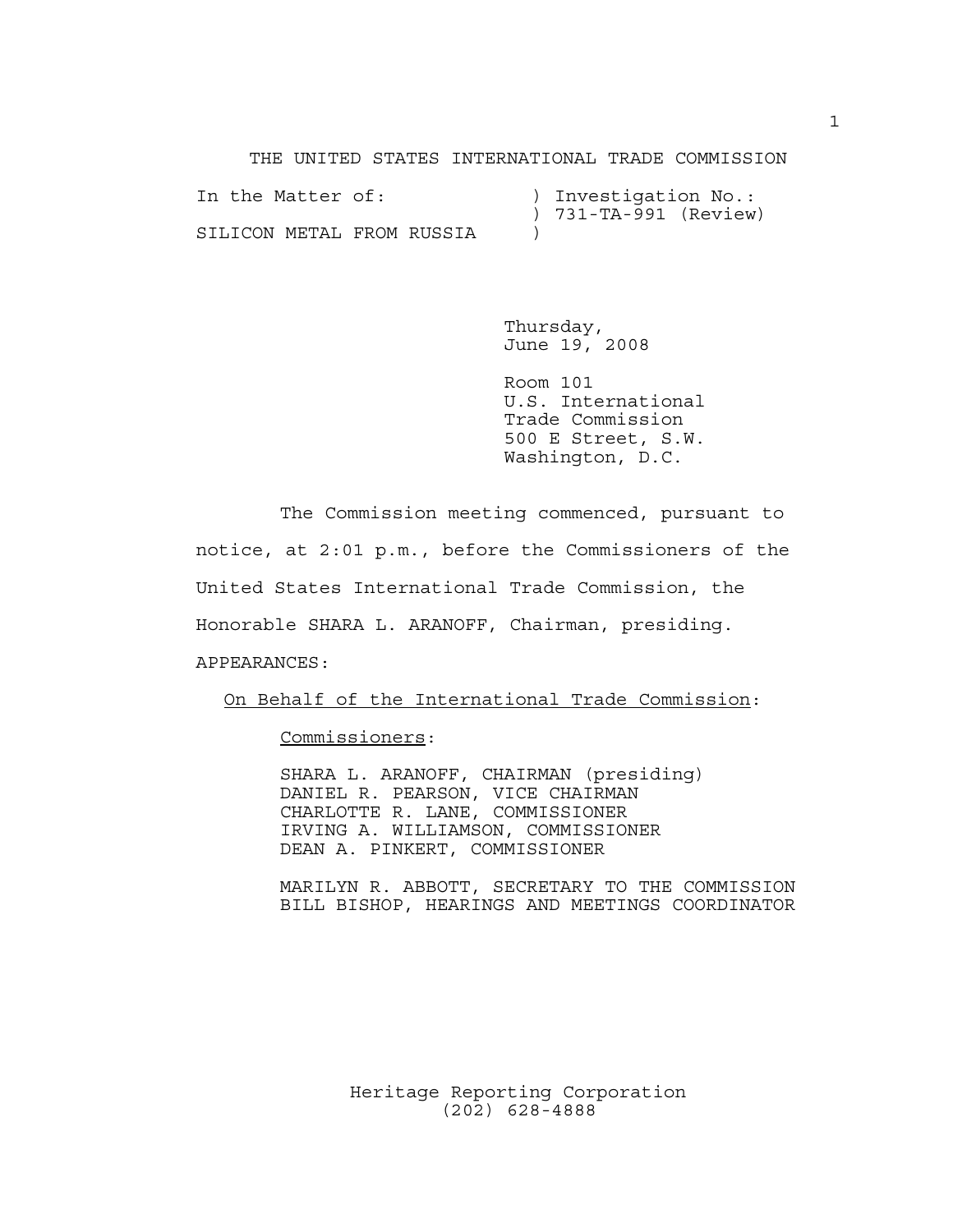APPEARANCES: (Cont'd.)

Staff:

MARY MESSER, INVESTIGATOR RHONDA HUGHES, ATTORNEY JACK GREENBLATT, INTERNATIONAL TRADE ANALYST GEORGE DEYMAN, SUPERVISORY INVESTIGATOR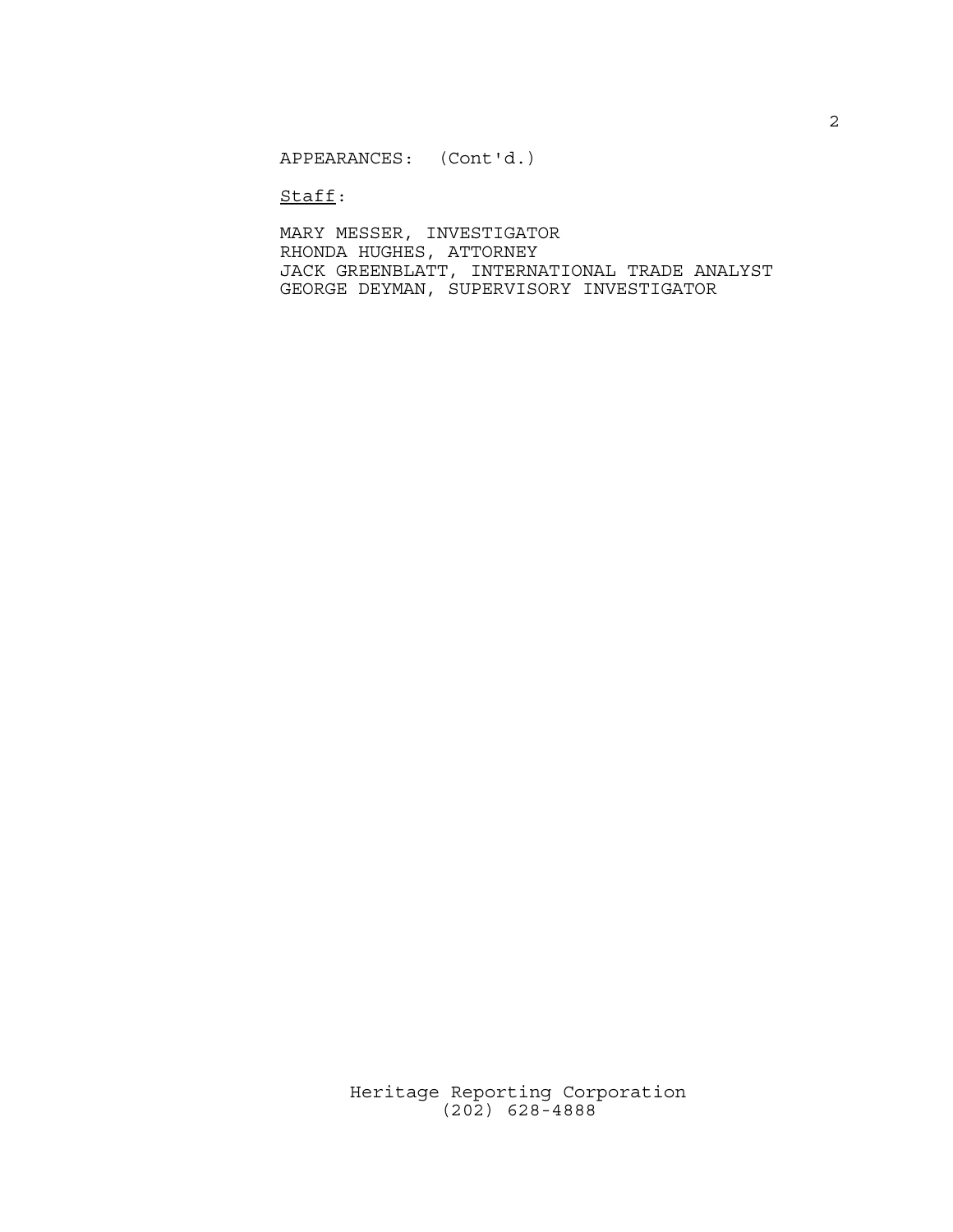## $\underline{\texttt{I}} \ \underline{\texttt{N}} \ \underline{\texttt{D}} \ \underline{\texttt{E}} \ \underline{\texttt{X}}$

3

| Meeting called to order                                                          | 4 |
|----------------------------------------------------------------------------------|---|
| Agenda for Future Meeting:<br>none                                               | 4 |
| Minutes: May 13, 14, 16, 28, and 29 and<br>June 3 and 11, 2008                   | 4 |
| Ratification List: 08-011                                                        | 4 |
| Outstanding Action Jackets: none                                                 | 4 |
| Inv. No. 731-TA-991 (Review) (Silicon Metal<br>From Russia) -- briefing and vote | 4 |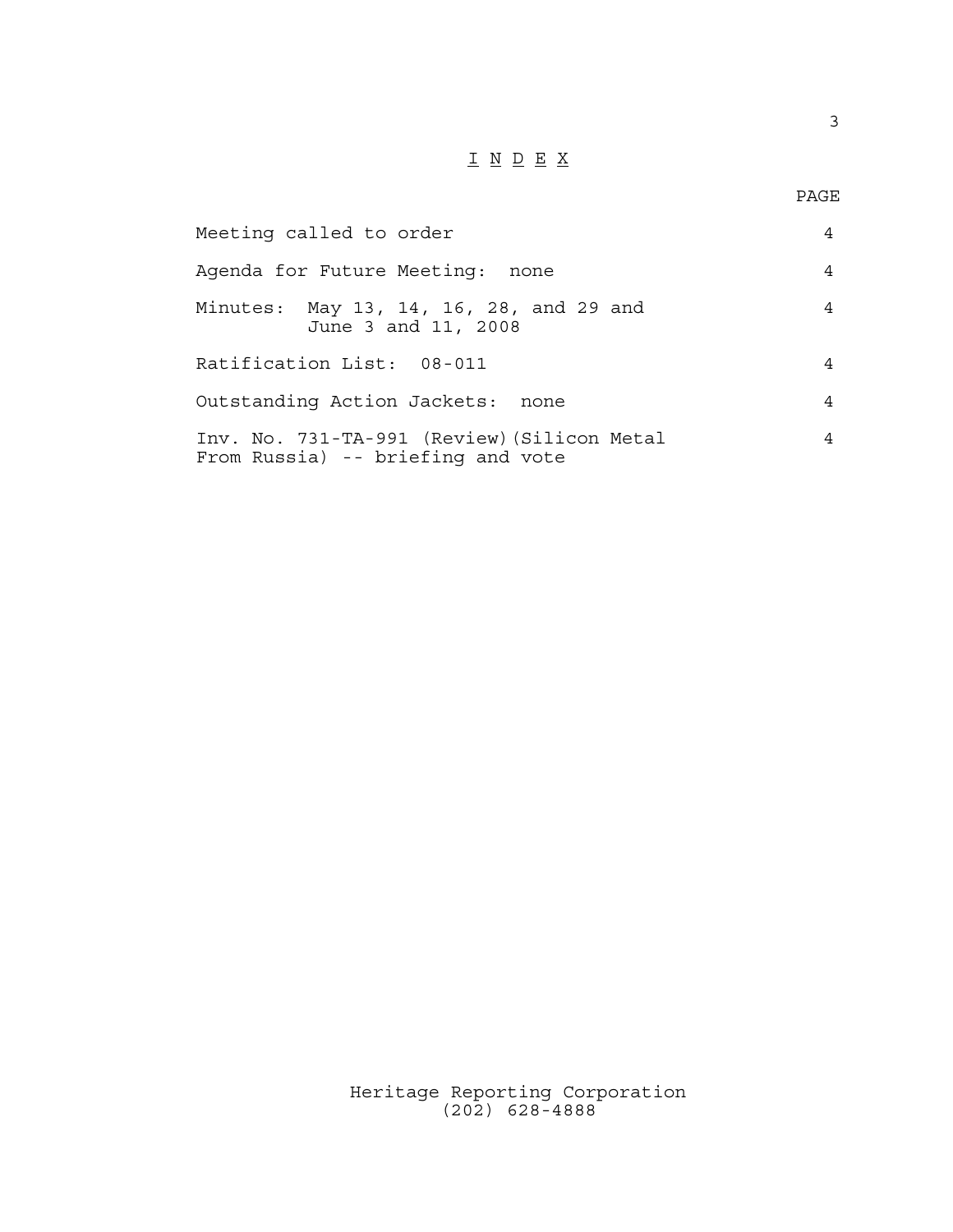| 1  | $\underline{P} \underline{R} \underline{O} \underline{C} \underline{E} \underline{E} \underline{D} \underline{I} \underline{N} \underline{G} \underline{S}$ |
|----|-------------------------------------------------------------------------------------------------------------------------------------------------------------|
| 2  | (2:01 p.m.)                                                                                                                                                 |
| 3  | CHAIRMAN ARANOFF: Good afternoon.<br>This                                                                                                                   |
| 4  | meeting of the U.S. International Trade Commission                                                                                                          |
| 5  | will now come to order.                                                                                                                                     |
| 6  | I understand that there are no agendas for                                                                                                                  |
| 7  | future meetings or outstanding action jackets to                                                                                                            |
| 8  | consider.                                                                                                                                                   |
| 9  | Is there any objection to approval of the                                                                                                                   |
| 10 | minutes of May 13, 14, 16, 28 and 29 and June 3 and                                                                                                         |
| 11 | 11, 2008, or Ratification List 08-011?                                                                                                                      |
| 12 | (No response.)                                                                                                                                              |
| 13 | CHAIRMAN ARANOFF: Hearing none, they are                                                                                                                    |
| 14 | approved.                                                                                                                                                   |
| 15 | Next we turn to the vote in Investigation                                                                                                                   |
| 16 | No. 731-TA-991 (Review) (Silicon Metal from Russia).                                                                                                        |
| 17 | Welcome to Mr. Deyman and the staff who                                                                                                                     |
| 18 | participated in this investigation.                                                                                                                         |
| 19 | Are there any questions for the staff?                                                                                                                      |
| 20 | (No response.)                                                                                                                                              |
| 21 | CHAIRMAN ARANOFF: Are there any additions                                                                                                                   |
| 22 | or corrections to the staff report?                                                                                                                         |
| 23 | MR. DEYMAN: I'm George Deyman, Office of                                                                                                                    |
| 24 | Investigations. There are no additions or corrections                                                                                                       |
| 25 | to the staff report.                                                                                                                                        |
|    | Heritage Reporting Corporation                                                                                                                              |

(202) 628-4888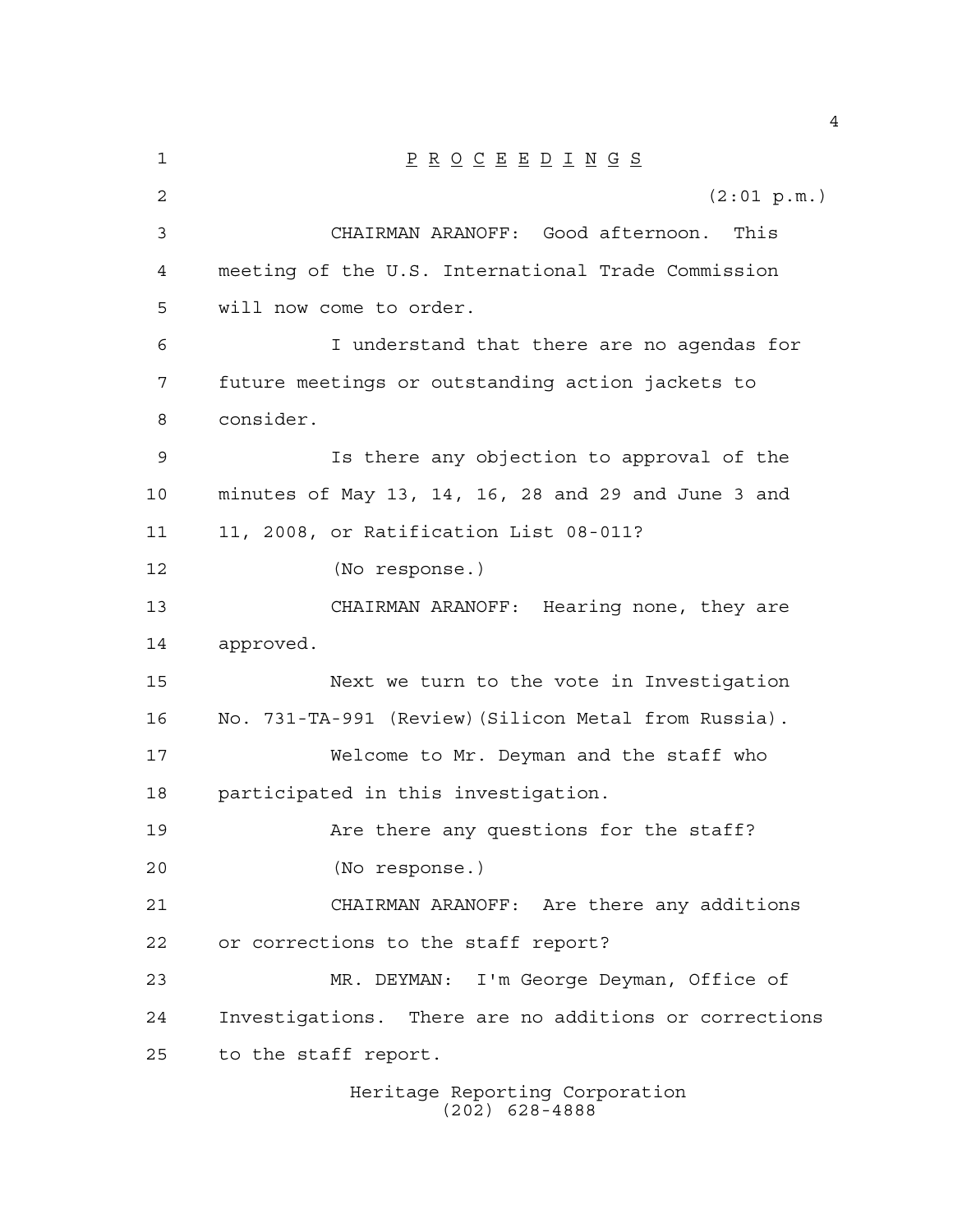CHAIRMAN ARANOFF: Is there any objection to approval of the staff report? (No response.) CHAIRMAN ARANOFF: Hearing none, it is approved. Madam Secretary, will you please call the roll? 8 MS. ABBOTT: Commissioner Lane. COMMISSIONER LANE: I vote in the affirmative. MS. ABBOTT: Commissioner Pinkert. COMMISSIONER PINKERT: I vote in the affirmative. MS. ABBOTT: Commissioner Aranoff. CHAIRMAN ARANOFF: I vote in the affirmative. MS. ABBOTT: Commissioner Pearson. VICE CHAIRMAN PEARSON: I vote in the affirmative. MS. ABBOTT: Commissioner Okun is not participating. Commissioner Williamson. COMMISSIONER WILLIAMSON: I vote in the affirmative. MS. ABBOTT: Madam Chairman, the Commission Heritage Reporting Corporation (202) 628-4888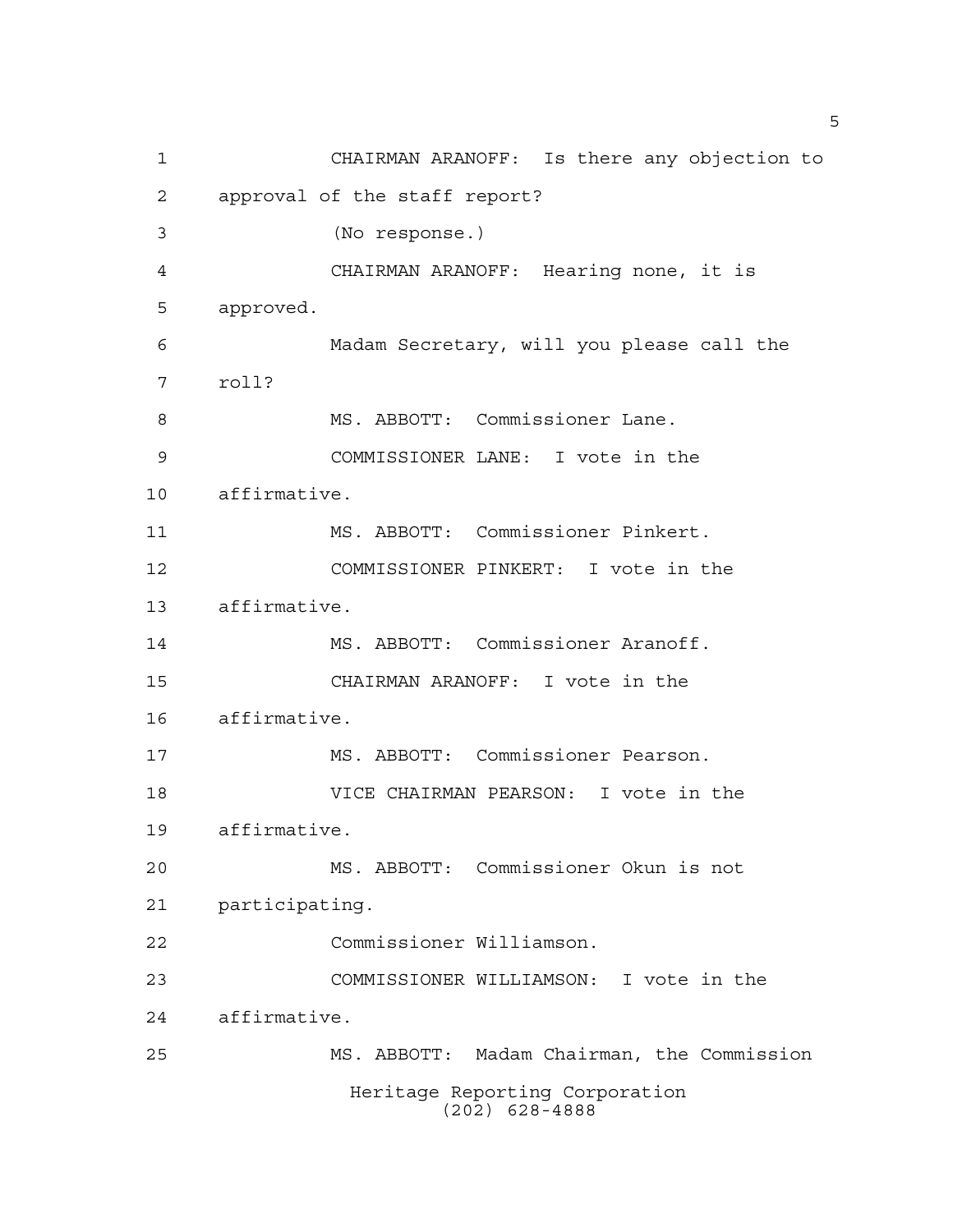has reached an affirmative determination. CHAIRMAN ARANOFF: Thank you, Madam Secretary. Further information regarding this determination will be in the press release. Commissioners' opinions currently are scheduled to be transmitted to the Department of Commerce on or before June 30, 2008. Thank you to all staff who participated in this investigation. As there is no other business before the Commission, this meeting is adjourned. (Whereupon, at 2:03 p.m., the Commission meeting was adjourned.) // //  $17 /$  // //  $20 /$  $21 /$  $22 / /$  $23 / /$  $24 /$  $25 / /$